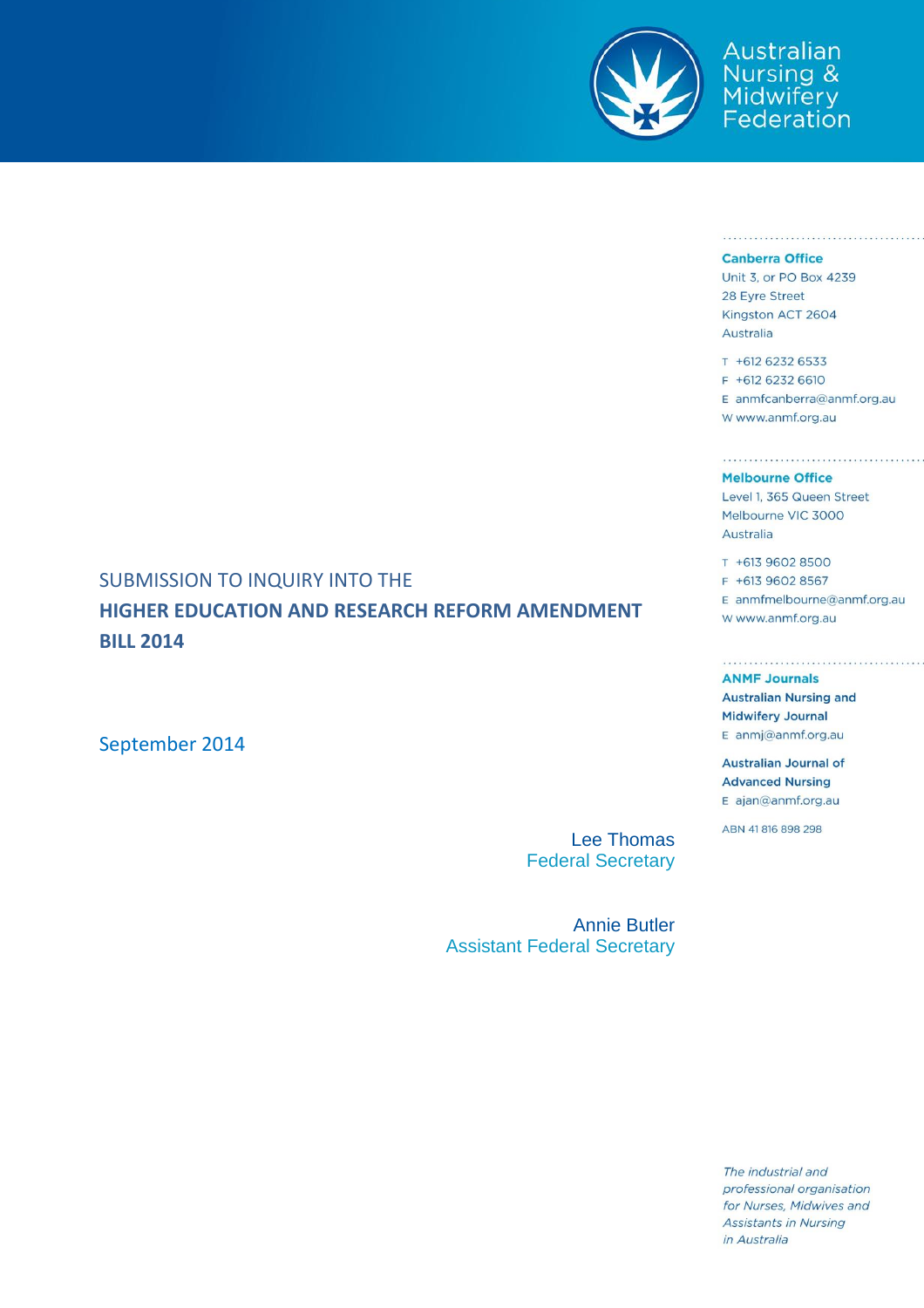The Australian Nursing and Midwifery Federation (ANMF) thanks the Senate Education and Employment References Committee (the Committee) for providing this opportunity to comment on the provisions of the Higher Education and Research Reform Amendment Bill 2014 (the Bill)

# **Overview**

The ANMF supports a tertiary system that is based on the principles of equity, fairness and quality. We do not believe that the cuts to tertiary funding, deregulated course fees and increased student fees and debt meets these principles. The ANMF strongly objects to the higher education system being based on a market driven ideology.

Australia's tertiary system has, and must continue to, provide a basis for generational growth and social cohesion, both within Australia and the broader global community. The tertiary sector contributes nationally to the growth in employment, workforce skills and living standards. However this requires the Commonwealth Government to play a central role in providing an adequate funding base and a regulatory governance framework to ensure the sector's prosperity.

The important equity and quality principle of our tertiary sector will be damaged if the Higher Education and Research Reform Amendment Bill 2014 (the Bill) becomes law.

In the opinion of the ANMF the Bill will have a detrimental impact on students contemplating entering the professions of nursing and midwifery; will reduce the capacity to supply an adequate workforce into the future and consequently reduce the levels of competent care available to our communities.

The proposed changes to tertiary funding courses and student fees will further deregulate the education 'market' promoting the elite, expensive universities at the expense of others with consequent reductions in educational services and standards. This will greatly exacerbate the nursing and midwifery shortages that are set to occur over the next decade.

We are skeptical about the government's claims of minimal and manageable fee increases. In the view of the ANMF, if the Bill were to be enacted, most universities will be forced to opt for significant increases in high demand courses, if not all courses. The obvious net result will be an increase in the cost of university education, an increase that will primarily be borne by the student, thus reducing the education of the nation.

On behalf of our membership and the nursing and midwifery professions we urge the Committee to reject the Bill.

Set out below is an overview of the ANMF and the nursing and midwifery professions and the ANMF's specific comments regarding our opposition to the Bill.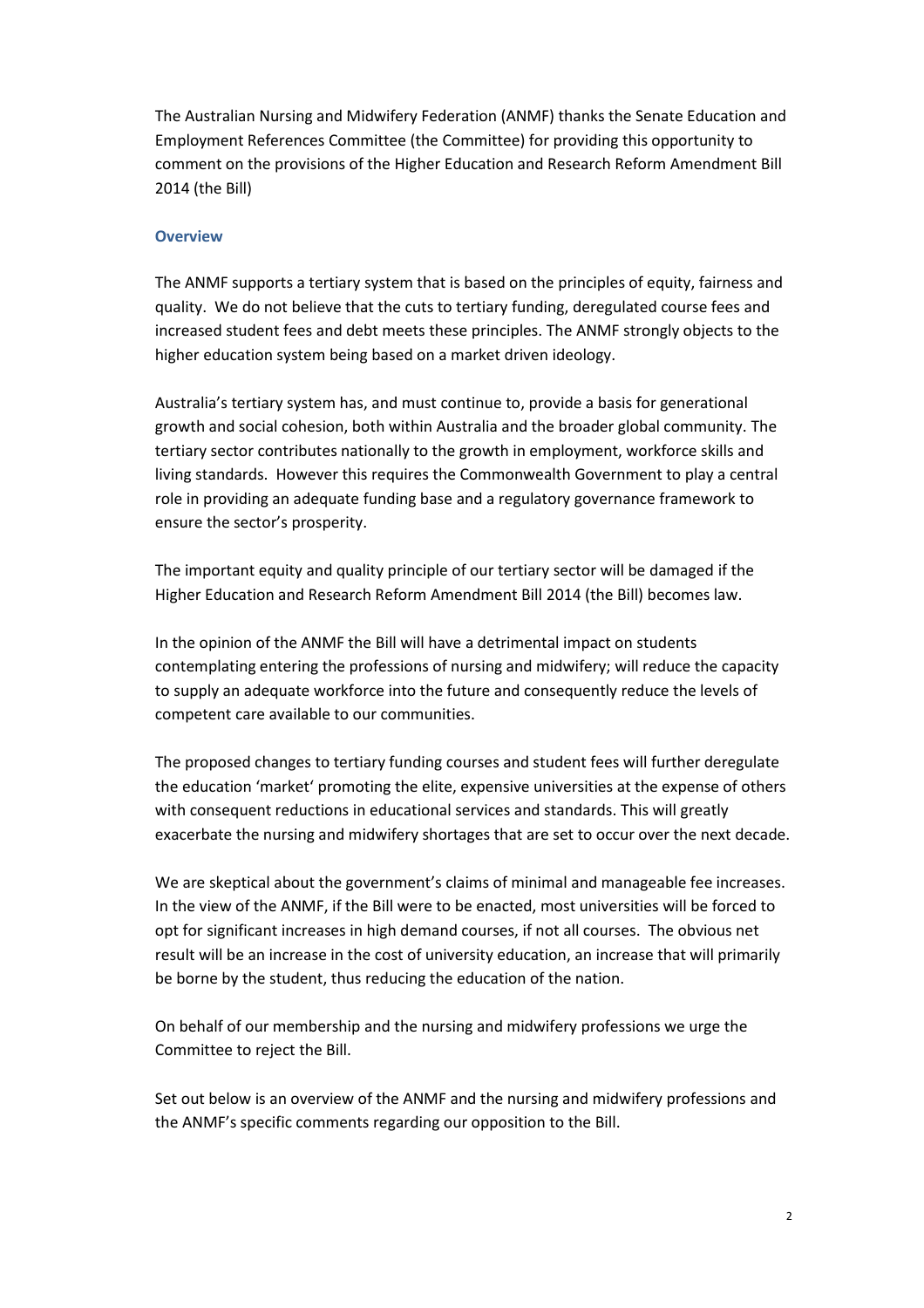### **The ANMF**

The Australian Nursing and Midwifery Federation (ANMF) is the national union for nurses, midwives and assistants in nursing with branches in each state and territory of Australia. The ANMF is also the largest professional nursing and midwifery organisation in Australia. The ANMF's core business is the industrial, professional and political representation of its members.

As members of the union, the ANMF represents over 240,000 registered nurses, midwives and assistants in nursing nationally. They are employed in a wide range of enterprises in urban, rural and remote locations, in the public, private and aged care sectors including nursing homes, hospitals, health services, schools, universities, the armed forces, statutory authorities, local government, and off-shore territories and industries.

# **Education of the nursing and midwifery professions**

Australia has two levels of regulated nursing; a registered nurse who is bachelor degree prepared and an enrolled nurse who is diploma prepared. A midwife is prepared in two ways, by either completing post graduate study after finishing a Bachelor Degree in nursing or by completing a Bachelor Degree in Midwifery. 90% of midwives have first qualified as a registered nurse prior to completing midwifery.

There are a number of titles protected by legislation. These include: 'nurse', 'registered nurse', 'enrolled nurse', 'midwife' and nurse practitioner'. These titles may only be used when authorised by the Nursing and Midwifery Board of Australia (NMBA).

Registered nurses and midwives must complete a three year bachelor degree at university before they are eligible to be registered with the NMBA. Generally, they undertake a period of post-registration graduate support in a health or aged care setting. Usually, this transition period is 12 months. They may also undertake post-graduate study to specialise in one of many clinical practice areas.

Both registered nurses and midwives commit to lifelong study and continue to complete post graduate study with a higher education provider. Working in a specialised area such as the emergency department, the operating suite or an intensive care unit will require nurses to complete a Graduate Certificate or Graduate Diploma. Nurse practitioners require a Master's Degree as a minimum to be endorsed by the NMBA. Eligible midwives also require further post graduate study to enable them to be endorsed by the NMBA and prescribing medicines.

Nurses and midwives are professionals dealing with highly complex situations and it is professionally accepted that study is ongoing. The proposed changes to student fees and loans will affect all levels of nurses and midwives and will be a deterrent for nurses and midwives considering specialising and advancing to a role such as nurse practitioner.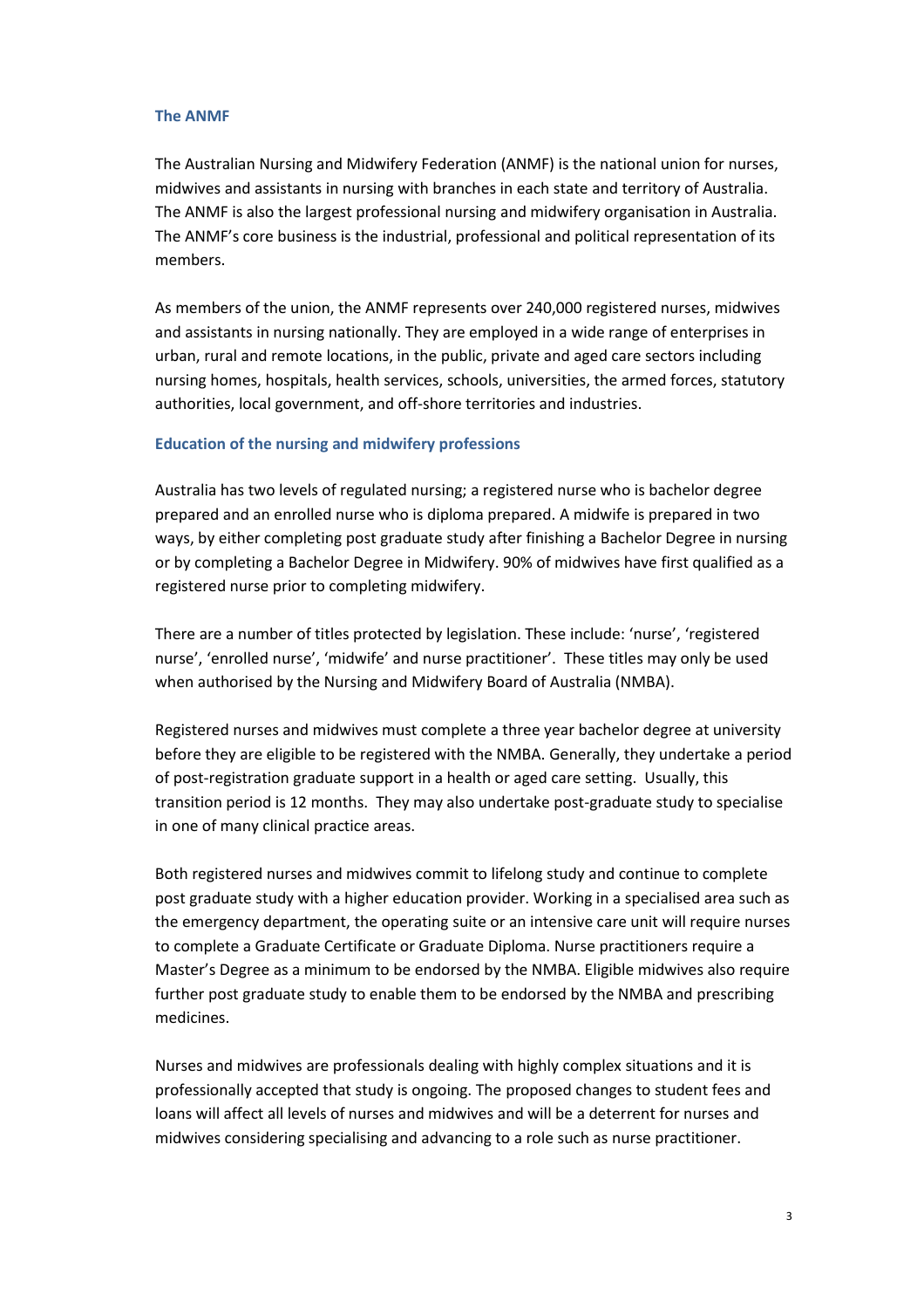Enrolled nurses are educated in the vocational education and training (VET) sector for one year to eighteen months to Diploma level, seeking registration with the NMBA. They may also undertake additional study to work at a more advanced level. Many enrolled nurses also go on to further study and complete a Bachelor Degree to become a registered nurse.

The latest published data for nursing and midwifery registrants available was published by the Nursing and Midwifery Board of Australia (NMBA) in July 2014, *Nurse and Midwife*  registrant data: June 2014.<sup>1</sup> The NMBA reports that there are currently 362,450 nurses and midwives registered in Australia. Of these, 31,233 are registered as a nurse and a midwife, 257,815 are registered nurses and 60,468 are enrolled nurses. Just over 5,000 are registered as non-practising nurses or midwives.

The quality of Australian nursing and midwifery education is internationally recognised with an excellent reputation for producing nursing and midwifery graduates to work in every sector of the health care industry. That reputation however, and the ability of nursing and midwifery education providers to deliver quality education to a sufficient number of nursing and midwifery students to meet workforce demand, continues to be under threat as the shortfall in funding to schools of nursing and midwifery is forcing some universities to abandon nursing and midwifery courses in favour of more lucrative or better income producing disciplines.

The Bill also has the potential to adversely affect nursing and midwifery research capability. This research contributes significantly to the betterment of health and aged care. For many nurses and midwives this research is undertaken during the completion of post graduate study, especially masters, doctoral and post-doctoral programs. Increasing higher education fees will be a deterrent to undertaking the programs which enable research.

# **Specific comments on the Bill**

 $\overline{a}$ 

In its May 2014 budget, the Australian Government announced a number of proposed changes to the funding and operations of the Australian higher education sector. The changes were announced to take effect from 2016. They include changes to the repayment regime for the student tuition charge income contingent loan (the HECS-HELP scheme) that involve a lowering of the repayment threshold and the introduction of a real rate of interest on outstanding debt.

In August 2014 the Education Minister Christopher Pyne introduced the Higher Education and Research Reform Amendment Bill 2014 into the parliament, announcing it as "good deal" for students. The Minister insisted that the legislation will ensure Australian universities can compete globally by setting their own course fees and choosing which courses they could offer. "Deregulation is the only way to respond to what students and

<sup>1</sup> NMBA, July 2014, *Nurse and Midwife Registrant Data: June 2014,* Online*: [http://www.nursingmidwiferyboard.gov.au](http://www.nursingmidwiferyboard.gov.au/)*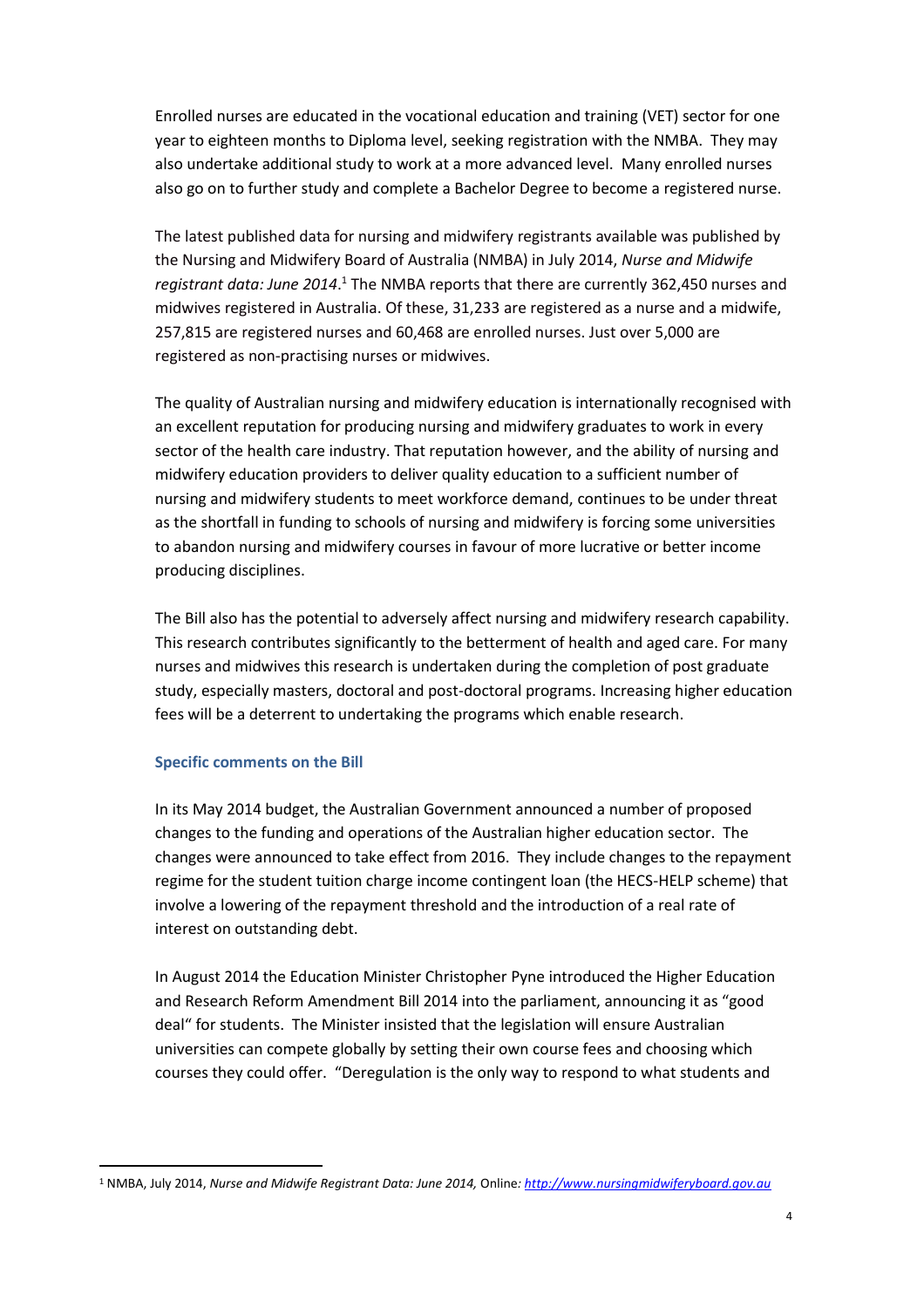employers want. It is the only way to set our universities free to ensure they can deliver what they need. It is the only way to ensure Australia is not left behind".<sup>2</sup>

# **The deregulation of course fees**

It has been widely recognized that undertaking education in nursing and midwifery needs to be encouraged to assist in Australia's future workplace planning.

In the past policy decisions including the capping of HECS fees for nursing student have been implemented in recognition of the need to encourage more students to consider nursing and midwifery as a career.

Nursing and midwifery education are relatively high cost courses, largely because of their clinical component. The availability and cost of clinical places remain a serious problem for nursing and midwifery education.

Faced with the opportunities arising from the deregulation of courses, ANMF is deeply concerned that universities will be drawn to offering courses of study where the cost of providing the course is lower.

It is also likely that the deregulation of course fees will encourage many tertiary institutions to offer more places to international students. The ANMF, while recognizing the importance of international ties and reputation, does not support increasing the provision of places to overseas students, if it impacts negatively on access to places for domestic students, supply for the domestic workforce and the overall quality of education provided. This would have a direct consequence for the provision of nursing and midwifery care to the Australian community

One of the most contentious proposals in the Bill is that student contributions to the costs of their education should increase, from approximately 40 percent to 50 percent. This is seemingly based on the premise that the economic benefits of a university degree justify the proposed increases in student fees. This view of government is best illustrated by an often made comment of Minister Pyne that those with a university degree "earn up to 75% more than someone without a degree "or "can earn an extra \$1,000,000 over their working life"

While it is true that across the spectrum of workers those with university degrees tend to, on average, earn higher incomes, for nurses and midwives this assertion is inaccurate. It simply demonstrates the Minister's lack of understanding of the sector he has been elected to represent.

 $\overline{a}$ 

<sup>2</sup> Kenny, M. August 28, 2014, Christopher Pyne steps up pressure on university reform, SMH, Online: [http://www.smh.com.au/federal-politics/political-news/christopher-pyne-steps-up-pressure-on-university-reform-](http://www.smh.com.au/federal-politics/political-news/christopher-pyne-steps-up-pressure-on-university-reform-20140828-109ige.html)[20140828-109ige.html](http://www.smh.com.au/federal-politics/political-news/christopher-pyne-steps-up-pressure-on-university-reform-20140828-109ige.html)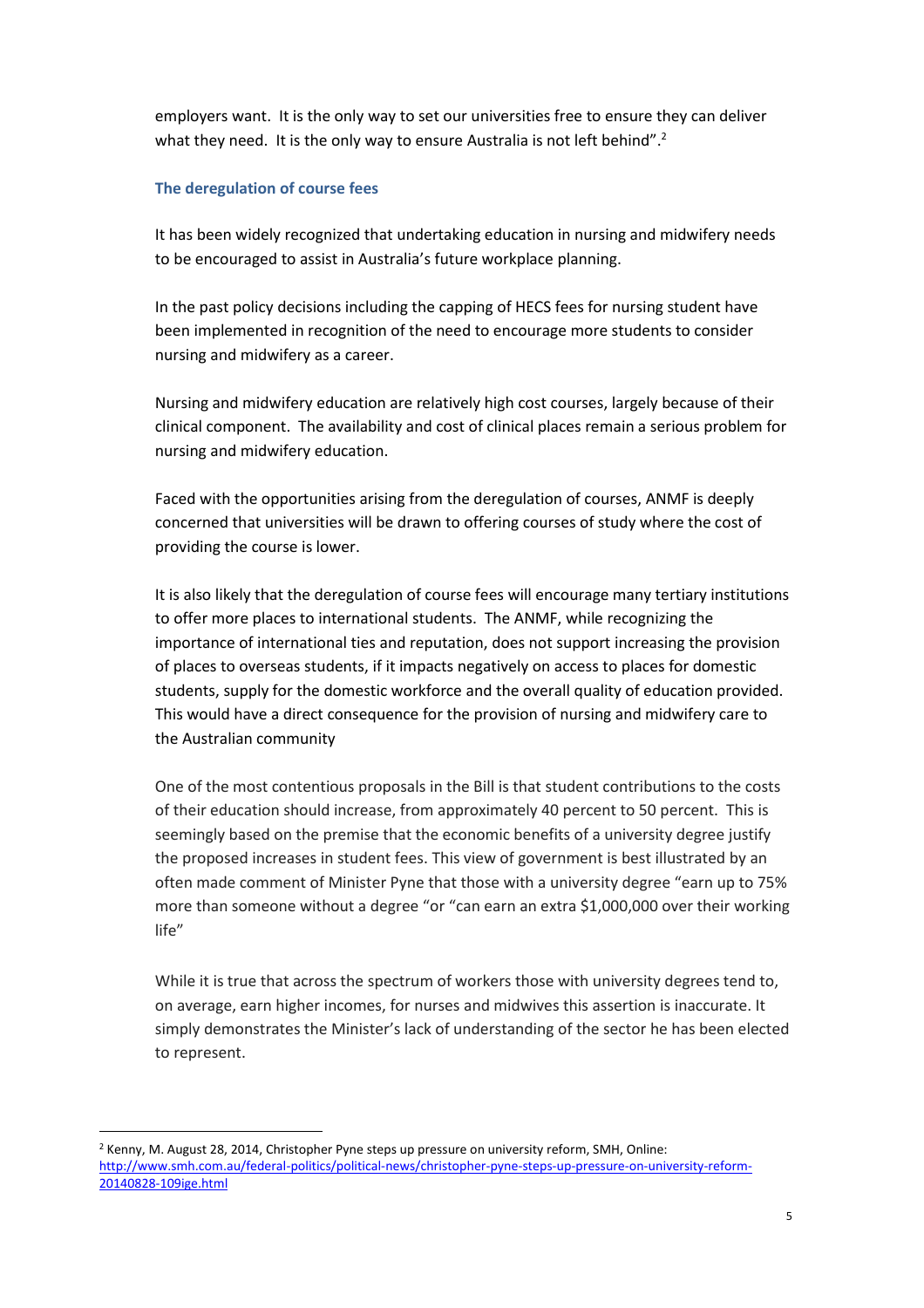As any Australian could advise, it is simply ludicrous to claim that a nurse or midwife will make even close to \$1 million over their working life.

Set out hereunder are the average national entry level weekly wage rates for nurses, midwives and Assistants in Nursing employed in public hospitals as at June 2014:

| Entry level rate for an RN (Degree)         | \$1110      |
|---------------------------------------------|-------------|
| Entry level rate for an EN (Diploma)        | <b>S981</b> |
| Entry level rate for an AIN (Certificate 3) | <b>S877</b> |

The fact is that an entry level degree qualified registered nurse earns around 13% more than an entry level diploma enrolled nurse who in turn is paid only around 12% more than an assistant in nursing with a Certificate 3 qualification.

Pivotal to the Bill is the government's conviction that higher student fees will not act as a significant disincentive to the participation in the tertiary sector from lower income groups because those with degrees are financially advantaged while in the workforce.

ANMF is of the view that there is little evidence to support this assertion and it is far more likely that, faced with escalating fees and longer periods of debt, many students will be reluctant to undertake courses that do not have clear pathways to high remuneration (e.g. medicine). If this is true there will be serious ramifications for the professions of nursing and midwifery and the delivery of safe, competent health services into the future.

The proposed increases in the interest payable under the HELP scheme places a major burden on students undertaking 'lower income' courses such as nursing. Nursing, as a predominately female workforce, will be further disadvantaged as women typically start on lower salaries and may have extended periods of leave for child care purposes. Their debt will be disproportionate to what they are able to earn and become a lifelong burden.

This is clearly demonstrated by the finding of Universities Australia report into the impact of the HELP scheme.

Universities Australia, the peak body representing universities in Australia, has modelled the impact of the Government's proposed changes to the Higher Education Loans Program (HELP) on engineering and nursing university graduates. A copy of the report is available at: [\(https://www.universitiesaustralia.edu.au/news/submissions-and-reports/The-impact](https://www.universitiesaustralia.edu.au/news/submissions-and-reports/The-impact-of-changes-to-HELP-design-on-students/The-impact-of-changes-to-HELP-design-on-students#.VBjJaBx--Uk)[of-changes-to-HELP-design-on-students/The-impact-of-changes-to-HELP-design-on](https://www.universitiesaustralia.edu.au/news/submissions-and-reports/The-impact-of-changes-to-HELP-design-on-students/The-impact-of-changes-to-HELP-design-on-students#.VBjJaBx--Uk)[students#.VBjJaBx--Uk\)](https://www.universitiesaustralia.edu.au/news/submissions-and-reports/The-impact-of-changes-to-HELP-design-on-students/The-impact-of-changes-to-HELP-design-on-students#.VBjJaBx--Uk)

In considering the impact on nursing university graduates Universities Australia modelled three fee levels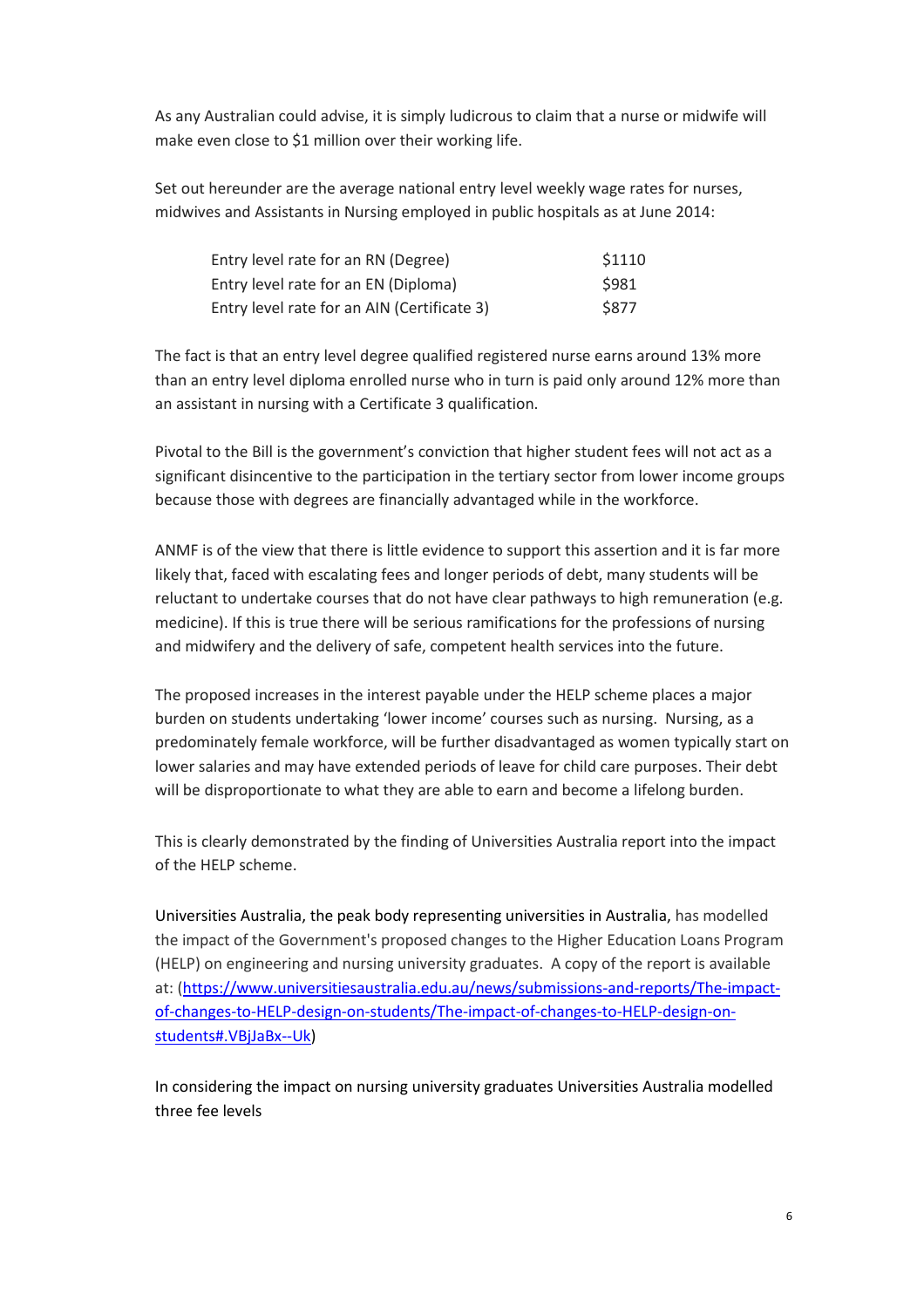- Low-fee level: the estimated minimum student contribution amount that a university will need to charge to offset the 20 per cent average reduction in government funding.
- Medium-fee level: the fee calculated as an average of the low- and high-fee levels.
- High-fee level: the average international student fees charged in 2014 after deducting the new government contribution amount.

Based on this modelling the report concluded, that for nursing graduates their initial debt for a three-year degree, will increase from \$19,398 under the existing system to:

- $\bullet$  \$24,067 under the low-fee level (an increase of 24.1 per cent);
- \$30,729 under the medium-fee level (an increase of 58.4 per cent); and
- \$37,390 under the high-fee level (an increase of 92.8 per cent).

The report then considered the impact on nursing graduates who enter the workforce to work on a full time basis and, those who work a combination of full time and part time over a number of years, which is typically the case.

The report found that a nursing graduate who works full time for 6 years and then part time (.5) for a further 6 years may have a total debt (fees and interest) in excess of \$65000, payable over a 22 year period.

Further details of the reports modelling and conclusions are set out below.

# **Registered nursing graduate – Scenario A**

In this scenario, a registered nursing graduate with a starting income of \$48,729 will reach an income of around \$80,000 after eight years of working full-time. Under the existing system with CPI indexation, the individual will pay off the total study debt and interest of \$23,367, 11 years after the commencement of study.

At a four per cent interest rate, we find that:

- Under the low-fee level, the individual will pay off the total debt and interest of \$33,495, 13 years after the commencement of study.
- Under the medium-fee level, the individual will pay off the total debt and interest of \$44,784, 15 years after the commencement of study.
- Under the high-fee level, the individual will pay off the total debt and interest of \$56,912, 17 years after the commencement of study.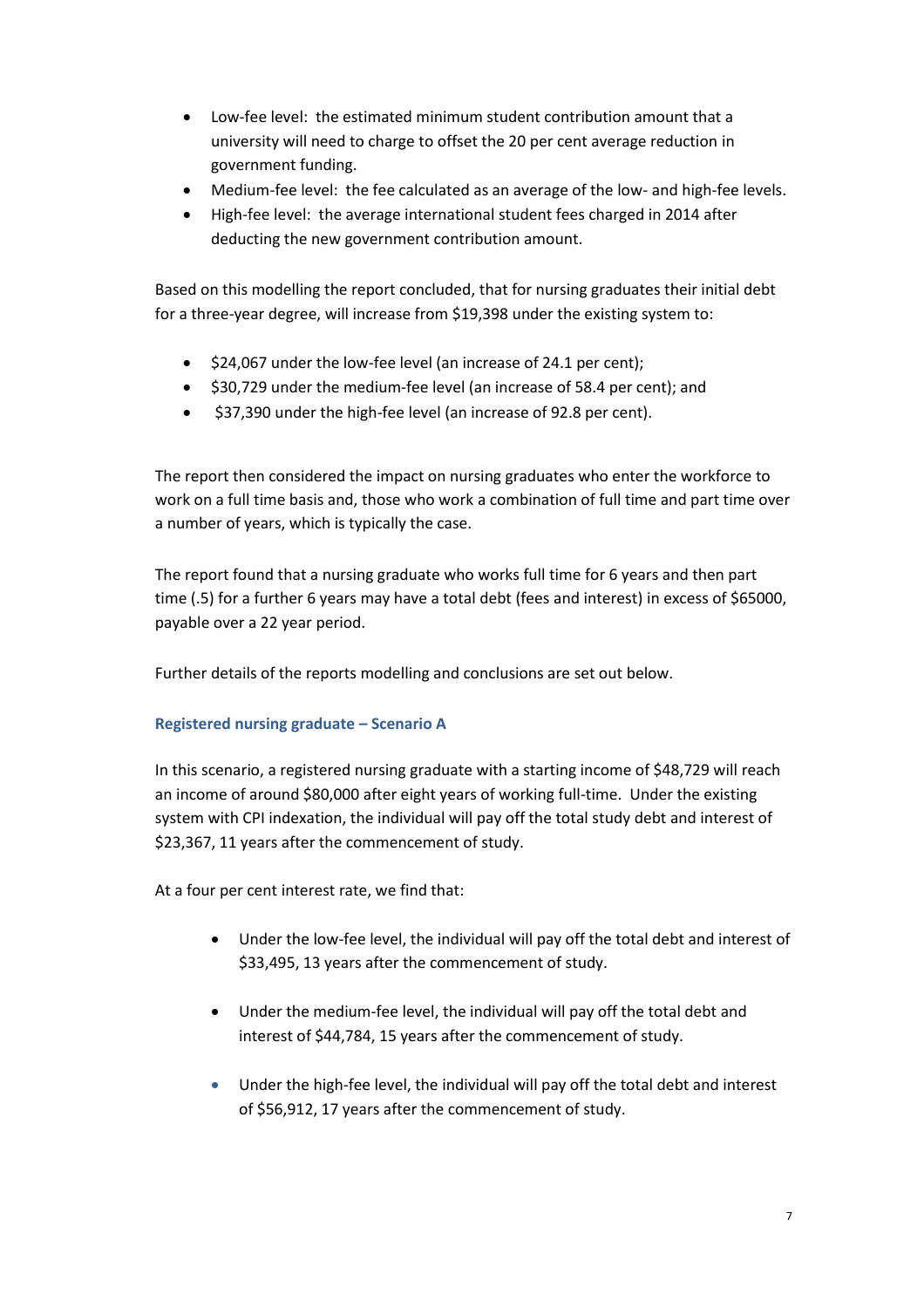# **Table 1: Repayment profiles for nursing graduates – Scenario A**

| <b>Scenario A</b>    |                                                                                           | Existing<br>System<br>with 2.6%<br><b>CPI</b><br>Indexation | <b>New</b><br>System<br>with 2.6%<br><b>CPI</b><br>Indexation | <b>New</b><br>System<br>with 4%<br>interest | <b>New</b><br>System<br>with 5%<br>interest | <b>New</b><br>System<br>with 6%<br>interest |
|----------------------|-------------------------------------------------------------------------------------------|-------------------------------------------------------------|---------------------------------------------------------------|---------------------------------------------|---------------------------------------------|---------------------------------------------|
| Low-fee<br>level     | Debt - Existing<br>fees                                                                   | \$19,398                                                    | \$19,398                                                      | \$19,398                                    | \$19,398                                    | \$19,398                                    |
|                      | <b>Additional Debt</b>                                                                    | $\overline{\phantom{a}}$                                    | \$4,669                                                       | \$4,669                                     | \$4,669                                     | \$4,669                                     |
|                      | <b>Total Interest</b><br>Charges                                                          | \$3,969                                                     | \$5,503                                                       | \$9,428                                     | \$12,877                                    | \$16,982                                    |
|                      | Number of years<br>to pay off total<br>debt and interest<br>(including years of<br>study) | 11                                                          | 13                                                            | 13                                          | 14                                          | 15                                          |
| Medium-<br>fee level | Debt - Existing<br>fees                                                                   | \$19,398                                                    | \$19,398                                                      | \$19,398                                    | \$19,398                                    | \$19,398                                    |
|                      | <b>Additional Debt</b>                                                                    | $\overline{\phantom{0}}$                                    | \$11,331                                                      | \$11,331                                    | \$11,331                                    | \$11,331                                    |
|                      | <b>Total Interest</b><br>Charges                                                          | \$3,969                                                     | \$8,032                                                       | \$14,055                                    | \$19,493                                    | \$26,262                                    |
|                      | Number of years<br>to pay off total<br>debt and interest<br>(including years of<br>study) | 11                                                          | 14                                                            | 15                                          | 16                                          | 17                                          |
| Medium-<br>fee level | Debt - Existing<br>fees                                                                   | \$19,398                                                    | \$19,398                                                      | \$19,398                                    | \$19,398                                    | \$19,398                                    |
|                      | <b>Additional Debt</b>                                                                    | -                                                           | \$17,992                                                      | \$17,992                                    | \$17,992                                    | \$17,992                                    |
|                      | <b>Total Interest</b><br>Charges                                                          | \$3,969                                                     | \$10,959                                                      | \$19,522                                    | \$27,505                                    | \$37,810                                    |
|                      | Number of years<br>to pay off total<br>debt and interest<br>(including years of<br>study) | 11                                                          | 16                                                            | 17                                          | 18                                          | 19                                          |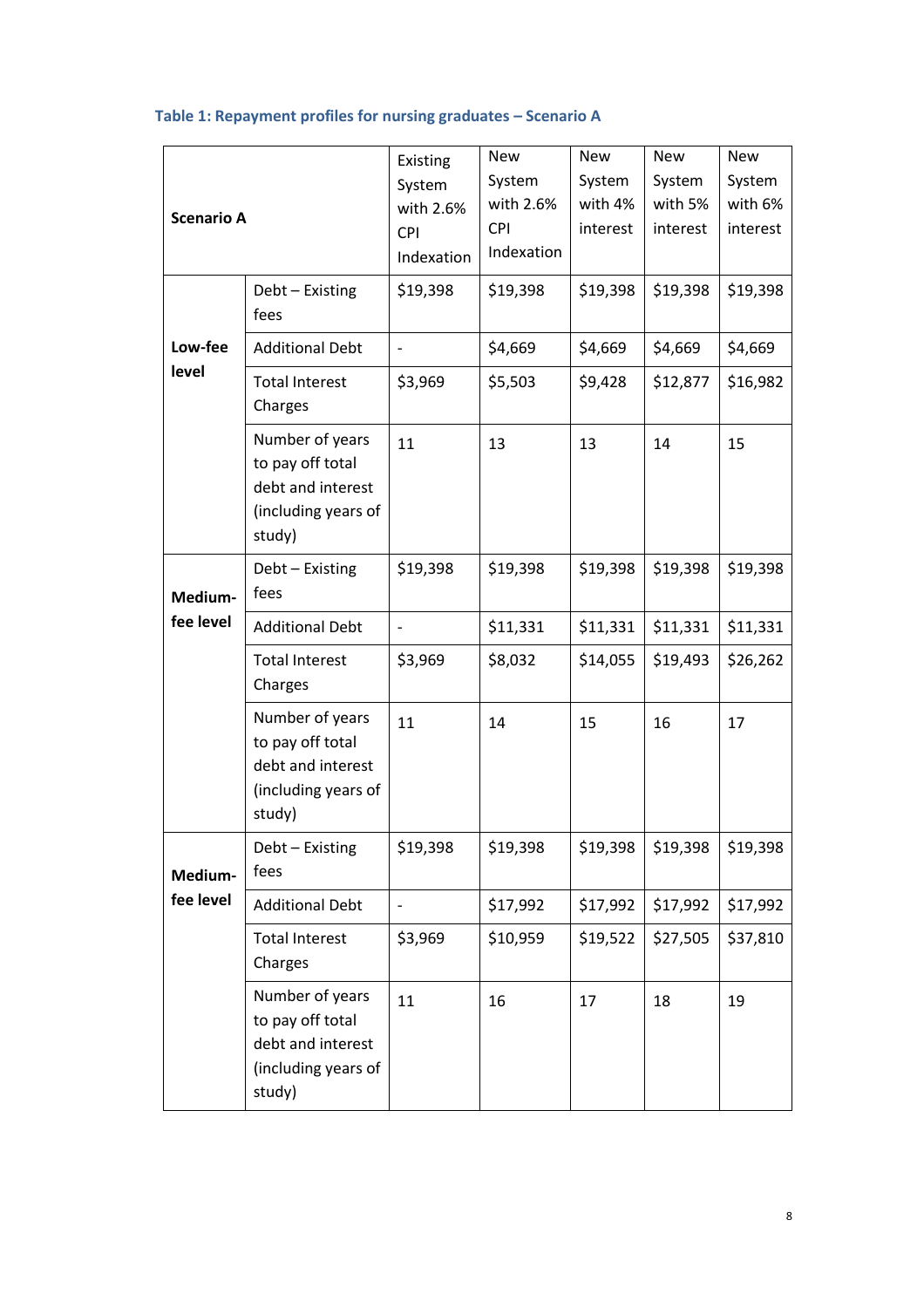## **Registered Nursing graduate – Scenario B**

Under this scenario, a nursing graduate with a starting income of \$48,729 will reach an income of around \$72,000 after six years of working full-time. This graduate will then work part-time at 0.5 full-time equivalent (FTE) for the next six years to raise a family before returning to work full-time. Under the existing system with CPI indexation, the individual will pay off the total debt and interest of \$24,646, 17 years after the commencement of their study.

At a four per cent interest rate, we find that:

- Under the low-fee level, the individual will pay off the total debt and interest of \$37,896, 19 years after the commencement of study.
- Under the medium-fee level, the individual will pay off the total debt and interest of \$51,620, 20 years after the commencement of study.
- Under the high-fee level, the individual will pay off the total debt and interest of \$66,195, 22 years after the commencement of study.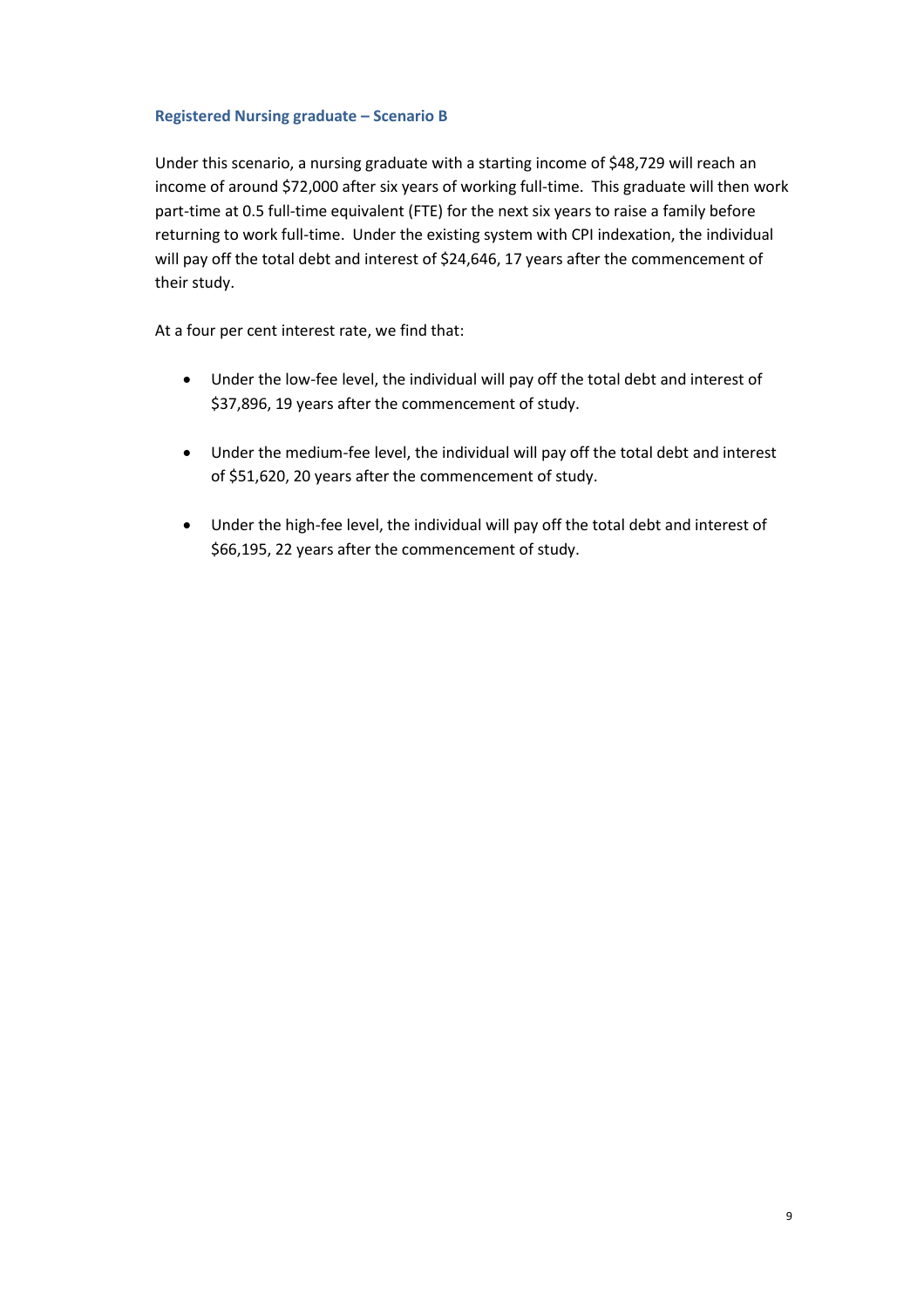| <b>Scenario A</b>    |                                                                                           | Existing<br>System<br>with 2.6% | <b>New</b><br>System<br>with 2.6% | <b>New</b><br>System<br>with 4% | <b>New</b><br>System<br>with 5% | <b>New</b><br>System<br>with 6% |
|----------------------|-------------------------------------------------------------------------------------------|---------------------------------|-----------------------------------|---------------------------------|---------------------------------|---------------------------------|
|                      |                                                                                           | <b>CPI</b><br>Indexation        | <b>CPI</b><br>Indexation          | interest                        | interest                        | interest                        |
|                      | Debt - Existing<br>fees                                                                   | \$19,398                        | \$19,398                          | \$19,398                        | \$19,398                        | \$19,398                        |
| Low-fee              | <b>Additional Debt</b>                                                                    |                                 | \$4,669                           | \$4,669                         | \$4,669                         | \$4,669                         |
| level                | <b>Total Interest</b><br>Charges                                                          | \$5,248                         | \$7,677                           | 413,829                         | \$19,594                        | \$26,946                        |
|                      | Number of years<br>to pay off total<br>debt and interest<br>(including years of<br>study) | 17                              | 18                                | 19                              | 119                             | 20                              |
|                      | Debt - Existing<br>fees                                                                   | \$19,398                        | \$19,398                          | \$19,398                        | \$19,398                        | \$19,398                        |
| Medium-<br>fee level | <b>Additional Debt</b>                                                                    | $\overline{\phantom{a}}$        | \$11,331                          | \$11,331                        | \$11,331                        | \$11,331                        |
|                      | <b>Total Interest</b><br>Charges                                                          | \$5,248                         | \$11,447                          | \$20,891                        | \$29,963                        | \$41,951                        |
|                      | Number of years<br>to pay off total<br>debt and interest<br>(including years of<br>study) | 17                              | 19                                | 20                              | 21                              | 22                              |
| Medium-<br>fee level | Debt - Existing<br>fees                                                                   | \$19,398                        | \$19,398                          | \$19,398                        | \$19,398                        | \$19,398                        |
|                      | <b>Additional Debt</b>                                                                    |                                 | \$17,992                          | \$17,992                        | \$17,992                        | \$17,992                        |
|                      | <b>Total Interest</b><br>Charges                                                          | \$5,248                         | \$15,543                          | \$28,804                        | 441,998                         | \$60,291                        |
|                      | Number of years<br>to pay off total<br>debt and interest<br>(including years of<br>study) | 17                              | 20                                | 22                              | 23                              | 25                              |

# **Table 2: Repayment profiles for nursing graduates – Scenario A**